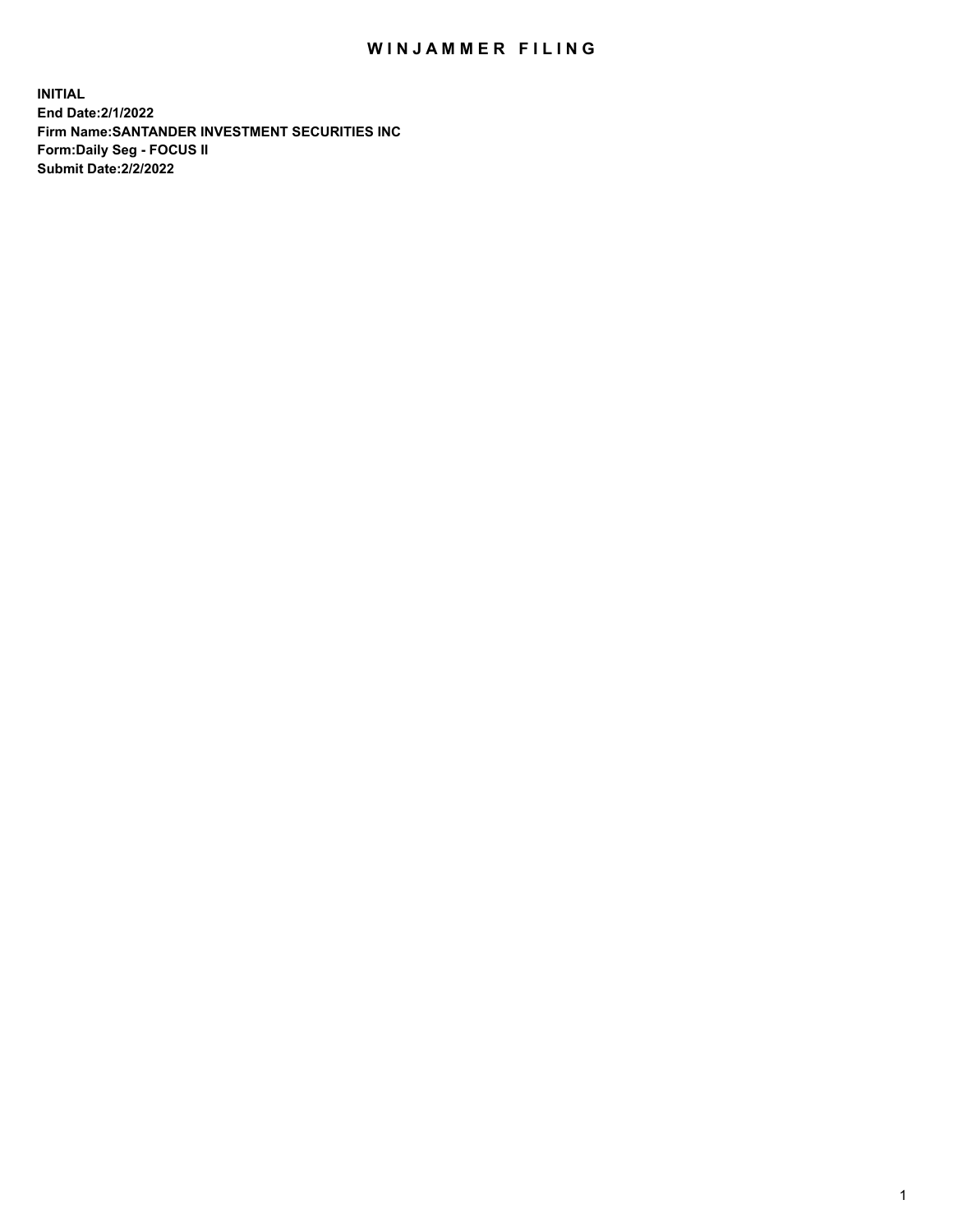**INITIAL End Date:2/1/2022 Firm Name:SANTANDER INVESTMENT SECURITIES INC Form:Daily Seg - FOCUS II Submit Date:2/2/2022 Daily Segregation - Cover Page**

| Name of Company                                                                   | <b>SANTANDER INVESTMENT</b>                |
|-----------------------------------------------------------------------------------|--------------------------------------------|
| <b>Contact Name</b>                                                               | <b>SECURITIES INC</b><br><b>Richard Ro</b> |
| <b>Contact Phone Number</b>                                                       | (212) 350-3662                             |
| <b>Contact Email Address</b>                                                      | richard.ro@santander.us                    |
| FCM's Customer Segregated Funds Residual Interest Target (choose one):            |                                            |
| a. Minimum dollar amount: ; or                                                    | 70,000,000                                 |
| b. Minimum percentage of customer segregated funds required:% ; or                | <u>0</u>                                   |
| c. Dollar amount range between: and; or                                           | 0 <sub>0</sub>                             |
| d. Percentage range of customer segregated funds required between:% and%.         | 0 <sub>0</sub>                             |
| FCM's Customer Secured Amount Funds Residual Interest Target (choose one):        |                                            |
| a. Minimum dollar amount: ; or                                                    | $\frac{0}{0}$                              |
| b. Minimum percentage of customer secured funds required:%; or                    |                                            |
| c. Dollar amount range between: and; or                                           | 0 <sub>0</sub>                             |
| d. Percentage range of customer secured funds required between: % and %.          | 0 <sub>0</sub>                             |
| FCM's Cleared Swaps Customer Collateral Residual Interest Target (choose one):    |                                            |
| a. Minimum dollar amount: ; or                                                    | $\overline{\mathbf{0}}$                    |
| b. Minimum percentage of cleared swaps customer collateral required:%; or         | <u>0</u>                                   |
| c. Dollar amount range between: and; or                                           | 0 <sub>0</sub>                             |
| d. Percentage range of cleared swaps customer collateral required between:% and%. | 00                                         |

Attach supporting documents CH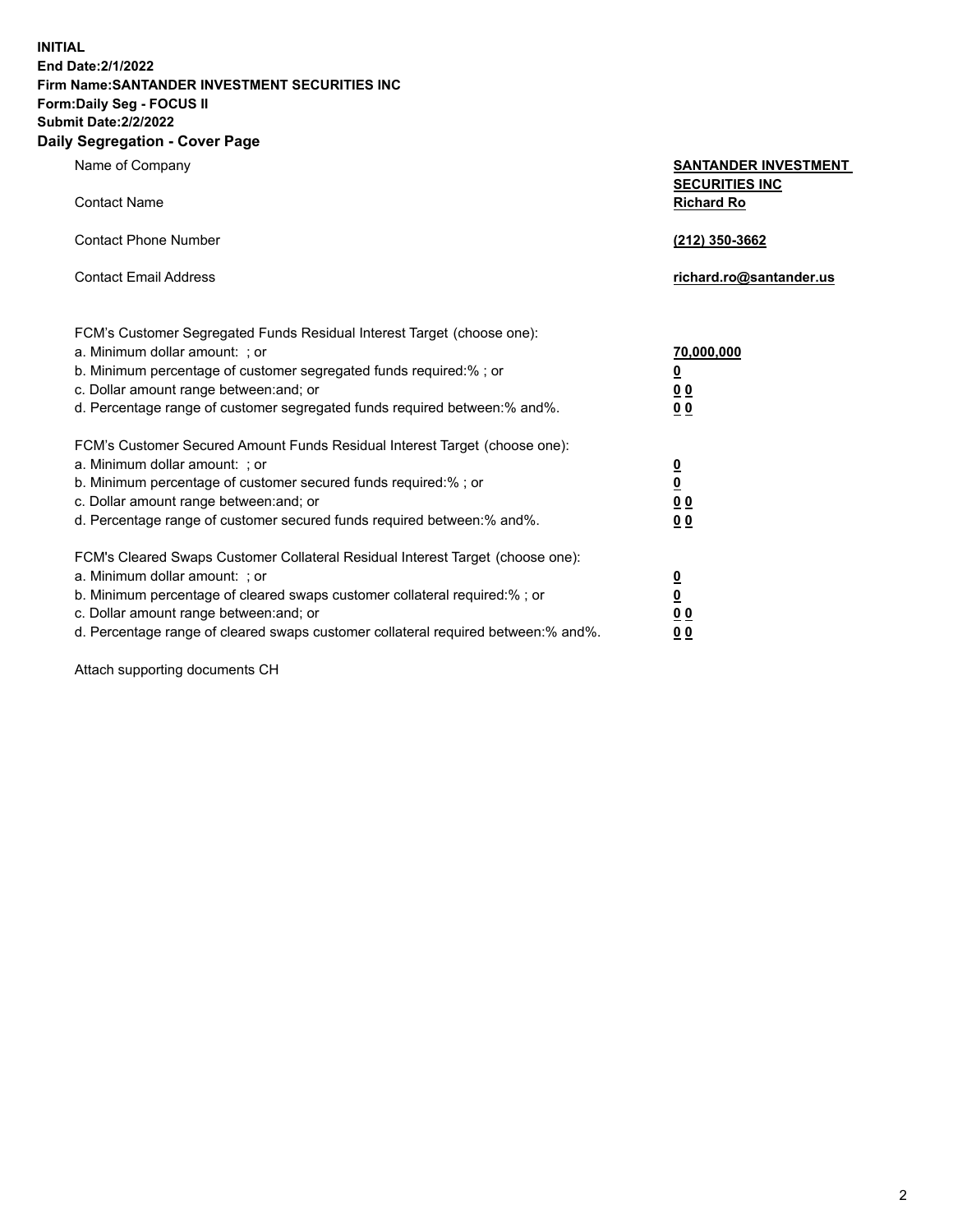## **INITIAL End Date:2/1/2022 Firm Name:SANTANDER INVESTMENT SECURITIES INC Form:Daily Seg - FOCUS II Submit Date:2/2/2022 Daily Segregation - Secured Amounts** Foreign Futures and Foreign Options Secured Amounts Amount required to be set aside pursuant to law, rule or regulation of a foreign government or a rule of a self-regulatory organization authorized thereunder 1. Net ledger balance - Foreign Futures and Foreign Option Trading - All Customers A. Cash **0** [7315] B. Securities (at market) **0** [7317] 2. Net unrealized profit (loss) in open futures contracts traded on a foreign board of trade **0** [7325] 3. Exchange traded options a. Market value of open option contracts purchased on a foreign board of trade **0** [7335] b. Market value of open contracts granted (sold) on a foreign board of trade **0** [7337] 4. Net equity (deficit) (add lines 1. 2. and 3.) **0** [7345] 5. Account liquidating to a deficit and account with a debit balances - gross amount **0** [7351] Less: amount offset by customer owned securities **0** [7352] **0** [7354] 6. Amount required to be set aside as the secured amount - Net Liquidating Equity Method (add lines 4 and 5) 7. Greater of amount required to be set aside pursuant to foreign jurisdiction (above) or line 6. FUNDS DEPOSITED IN SEPARATE REGULATION 30.7 ACCOUNTS 1. Cash in banks

|     | A. Banks located in the United States                                               | $0$ [7500]        |
|-----|-------------------------------------------------------------------------------------|-------------------|
|     | B. Other banks qualified under Regulation 30.7                                      | 0 [7520] 0 [7530] |
| 2.  | Securities                                                                          |                   |
|     | A. In safekeeping with banks located in the United States                           | $0$ [7540]        |
|     | B. In safekeeping with other banks qualified under Regulation 30.7                  | 0 [7560] 0 [7570] |
| 3.  | Equities with registered futures commission merchants                               |                   |
|     | A. Cash                                                                             | $0$ [7580]        |
|     | <b>B.</b> Securities                                                                | <u>0</u> [7590]   |
|     | C. Unrealized gain (loss) on open futures contracts                                 | $0$ [7600]        |
|     | D. Value of long option contracts                                                   | $0$ [7610]        |
|     | E. Value of short option contracts                                                  | 0 [7615] 0 [7620] |
| 4.  | Amounts held by clearing organizations of foreign boards of trade                   |                   |
|     | A. Cash                                                                             | $0$ [7640]        |
|     | <b>B.</b> Securities                                                                | $0$ [7650]        |
|     | C. Amount due to (from) clearing organization - daily variation                     | $0$ [7660]        |
|     | D. Value of long option contracts                                                   | $0$ [7670]        |
|     | E. Value of short option contracts                                                  | 0 [7675] 0 [7680] |
| 5.  | Amounts held by members of foreign boards of trade                                  |                   |
|     | A. Cash                                                                             | $0$ [7700]        |
|     | <b>B.</b> Securities                                                                | $0$ [7710]        |
|     | C. Unrealized gain (loss) on open futures contracts                                 | $0$ [7720]        |
|     | D. Value of long option contracts                                                   | $0$ [7730]        |
|     | E. Value of short option contracts                                                  | 0 [7735] 0 [7740] |
| 6.  | Amounts with other depositories designated by a foreign board of trade              | $0$ [7760]        |
| 7.  | Segregated funds on hand                                                            | 0 [7765]          |
| 8.  | Total funds in separate section 30.7 accounts                                       | 0 [7770]          |
| 9.  | Excess (deficiency) Set Aside for Secured Amount (subtract line 7 Secured Statement | 0 [7380]          |
|     | Page 1 from Line 8)                                                                 |                   |
| 10. | Management Target Amount for Excess funds in separate section 30.7 accounts         | $0$ [7780]        |
| 11. | Excess (deficiency) funds in separate 30.7 accounts over (under) Management Target  | $0$ [7785]        |

**0** [7305]

**0** [7355]

**0** [7360]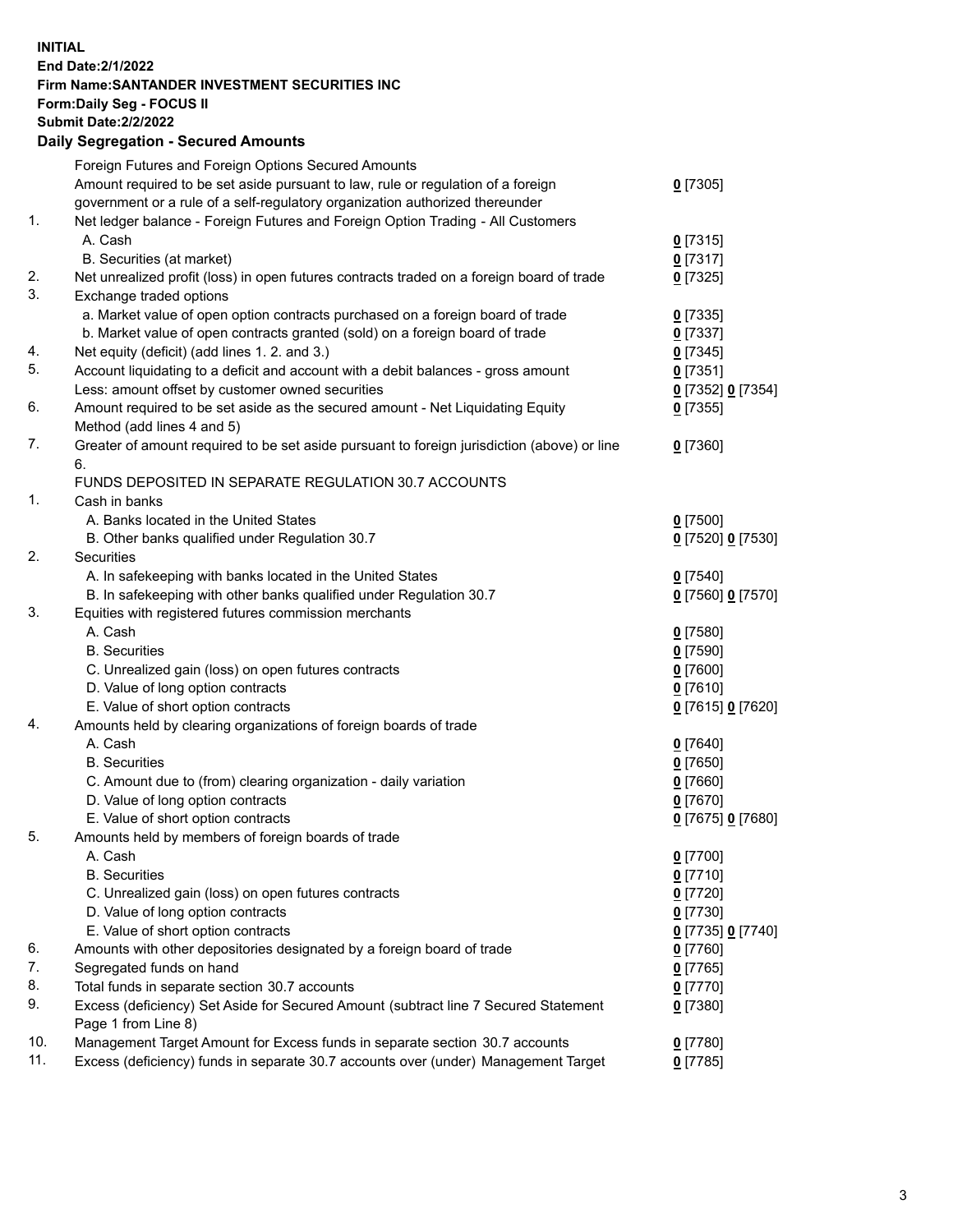| <b>INITIAL</b> | <b>End Date: 2/1/2022</b><br><b>Firm Name: SANTANDER INVESTMENT SECURITIES INC</b><br><b>Form:Daily Seg - FOCUS II</b><br><b>Submit Date: 2/2/2022</b><br>Daily Segregation - Segregation Statement |                       |
|----------------|-----------------------------------------------------------------------------------------------------------------------------------------------------------------------------------------------------|-----------------------|
|                | SEGREGATION REQUIREMENTS(Section 4d(2) of the CEAct)                                                                                                                                                |                       |
| 1 <sub>1</sub> | Net ledger balance                                                                                                                                                                                  |                       |
|                | A. Cash                                                                                                                                                                                             | 2,689,460,166 [7010]  |
|                | B. Securities (at market)                                                                                                                                                                           | $0$ [7020]            |
| 2.             | Net unrealized profit (loss) in open futures contracts traded on a contract market                                                                                                                  | $-330,450,706$ [7030] |
| 3.             | Exchange traded options                                                                                                                                                                             |                       |
|                | A. Add market value of open option contracts purchased on a contract market                                                                                                                         | 103,437,422 [7032]    |
|                | B. Deduct market value of open option contracts granted (sold) on a contract market                                                                                                                 | $-30,753,115$ [7033]  |
| 4.             | Net equity (deficit) (add lines 1, 2 and 3)                                                                                                                                                         | 2,431,693,767 [7040]  |
| 5.             | Accounts liquidating to a deficit and accounts with                                                                                                                                                 |                       |
|                | debit balances - gross amount                                                                                                                                                                       | $0$ [7045]            |
|                | Less: amount offset by customer securities                                                                                                                                                          | 0 [7047] 0 [7050]     |
| 6.             | Amount required to be segregated (add lines 4 and 5)                                                                                                                                                | 2,431,693,767 [7060]  |
|                | FUNDS IN SEGREGATED ACCOUNTS                                                                                                                                                                        |                       |
| 7.             | Deposited in segregated funds bank accounts                                                                                                                                                         |                       |
|                | A. Cash                                                                                                                                                                                             | 262,048,089 [7070]    |
|                | B. Securities representing investments of customers' funds (at market)                                                                                                                              | $0$ [7080]            |
|                | C. Securities held for particular customers or option customers in lieu of cash (at                                                                                                                 | $0$ [7090]            |
| 8.             | market)<br>Margins on deposit with derivatives clearing organizations of contract markets                                                                                                           |                       |
|                | A. Cash                                                                                                                                                                                             | 2,115,842,991 [7100]  |
|                | B. Securities representing investments of customers' funds (at market)                                                                                                                              | $0$ [7110]            |
|                | C. Securities held for particular customers or option customers in lieu of cash (at                                                                                                                 | $0$ [7120]            |
|                | market)                                                                                                                                                                                             |                       |
| 9.             | Net settlement from (to) derivatives clearing organizations of contract markets                                                                                                                     | 53,077,413 [7130]     |
| 10.            | Exchange traded options                                                                                                                                                                             |                       |
|                | A. Value of open long option contracts                                                                                                                                                              | 103,437,422 [7132]    |
|                | B. Value of open short option contracts                                                                                                                                                             | -30,753,115 [7133]    |
| 11.            | Net equities with other FCMs                                                                                                                                                                        |                       |
|                | A. Net liquidating equity                                                                                                                                                                           | $0$ [7140]            |
|                | B. Securities representing investments of customers' funds (at market)                                                                                                                              | $0$ [7160]            |
|                | C. Securities held for particular customers or option customers in lieu of cash (at                                                                                                                 | $0$ [7170]            |
|                | market)                                                                                                                                                                                             |                       |
| 12.            | Segregated funds on hand                                                                                                                                                                            | $0$ [7150]            |
| 13.            | Total amount in segregation (add lines 7 through 12)                                                                                                                                                | 2,503,652,800 [7180]  |
| 14.            | Excess (deficiency) funds in segregation (subtract line 6 from line 13)                                                                                                                             | 71,959,033 [7190]     |
| 15.            | Management Target Amount for Excess funds in segregation                                                                                                                                            | 70,000,000 [7194]     |
| 16.            | Excess (deficiency) funds in segregation over (under) Management Target Amount                                                                                                                      | 1,959,033 [7198]      |
|                | <b>Excess</b>                                                                                                                                                                                       |                       |